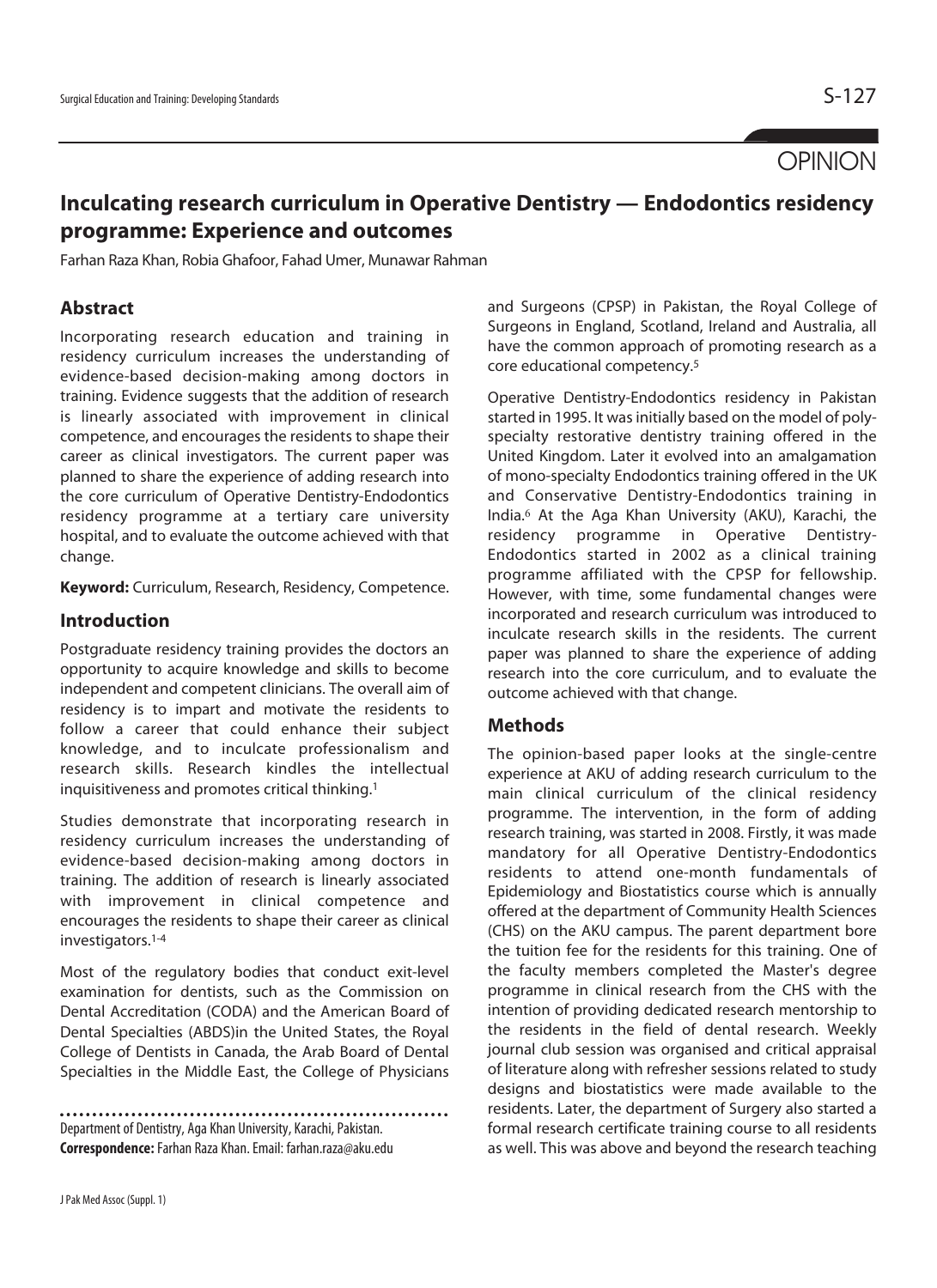and training provided at the Operative Dentistry-Endodontics residency programme.

It was made mandatory for all residents to publish at least two papers before they could be allowed to sit in the exitlevel Fellowship of CPSP (FCPS-II) examination. The surgical grand round presentation, in which residents used to present half-heartedly earlier, were made mandatory on a weekly basis and they were to present at least one study per year. Eight hours per week were dedicated for residents' scholarly and research work with no clinical duties assigned to them so that they may carry out their data collection, literature review and indulge in scientific writing to complete their assigned research projects.

Residents were encouraged to apply for research grants and present their scholarly output both nationally and internationally. Funding from the department of Surgery was fortunately available to create opportunity for the residents to travel abroad and represent the institution there. Since it is an opinion-based paper, no attempt is made to carry out data analysis.

#### **Results**

There was a significant increase in the number of publications post-intervention (Table-1). The biggest contributor to this increase were AKU faculty and residents of the Operative Dentistry-Endodontics

**Table-1:** Contribution of Operative Dentistry-Endodontics and allied disciplines in the Medline indexed impact factor journals in Pakistan.

| <b>Specialty contribution</b>  | <b>JCPSP</b><br>$n$ (%) | JPMA<br>$n$ (%) | <b>PJMS</b><br>$n$ (%) |
|--------------------------------|-------------------------|-----------------|------------------------|
|                                |                         |                 |                        |
| Periodontology*                | 11(4.3)                 | 5(3.1)          | 2(5.5)                 |
| Paediatric Dentistry*          | 5(2.1)                  | 4(2.5)          | 1(2.8)                 |
| Other specialties of dentistry | 199 (88.6)              | 135 (82.8)      | 20(55.5)               |
| Total dental papers            | 253 (100)               | 163 (100)       | 36 (100)               |
|                                |                         |                 |                        |

\*These disciplines were historically integral part of the Operative Dentistry curriculum in Pakistan. Now these are evolving or have evolved into distinct specialties.

JCPSP: Journal of the College of Physicians and Surgeons Pakistan; JPMA: Journal Of Pakistan Medical Association; PJMS: Pakistan Journal of Medical Sciences.

**Table-2:** Publications from Operative Dentistry-Endodontics programme full-time faculty from 2010 to 2020.14

| <b>Faculty</b> | <b>Publications</b> | <b>Citations</b> | h-index | i-10 index |
|----------------|---------------------|------------------|---------|------------|
| Author 1       | 136                 | 792              | 13      | 18         |
| Author 2       | 43                  | 173              |         |            |
| Author 3       | 38                  | 182              |         |            |
| Author 4       | 19                  | 70               |         |            |

programme.

An increased number of papers were authored by the fulltime faculty in the last 10 years which improved their citation metrics (Table-2).

## **Discussion**

Literature suggests that residents appreciate training programmes that offer them an opportunity for research skills training.<sup>7</sup> Residents felt that research training improves their clinical knowledge and critical thinking abilities. Studies have shown that incorporation of research curriculum is a determinant of success when it comes to the presentation of research projects at a competition or external forum.8 Residents at the AKU programme expressed great attentiveness towards research and academic activities, as is evident by the fact that most of them performed extraordinarily in research competitions, surgical grand rounds and conferences.

The inclusion of research training in the main curriculum of residency in the formative years of residency is likely to have a positive impact on residents' research productivity. However, it has also been shown that mere presence of research topics in the curriculum does not necessarily increase scholarship.8,9 A comprehensive approach and continuous mentorship by the faculty in teaching the art of critical appraisal of literature, fundamentals of study designs and the concepts of biostatistics to the residents is what brings in favourable results.

An important question is about the phase in which to introduce research in the residency; in the early years or in the senior years. Data favours early in the residency, preferably it should begin at the undergraduate level, as younger age of the learner means greater benefits of scholarship.10

The biggest barrier to resident scholarly activity is the insufficiency of time for academics. A study showed that shortage of time is responsible for the inability of residents to complete their research projects and shaping it to reach the manuscript submission stage.<sup>11</sup> AKU mitigated the problem by giving the residents dedicated time for research work. This specified time turned out to be the most productive for them.

Another barrier experienced in research productivity was research funding. Although there are a number of avenues to apply for grants, but for full-time clinical faculty members engaged in institutional clinical practice and having a number of overriding commitments, it was a challenge. The best solution was having a dedicated research associate with the job description of assisting